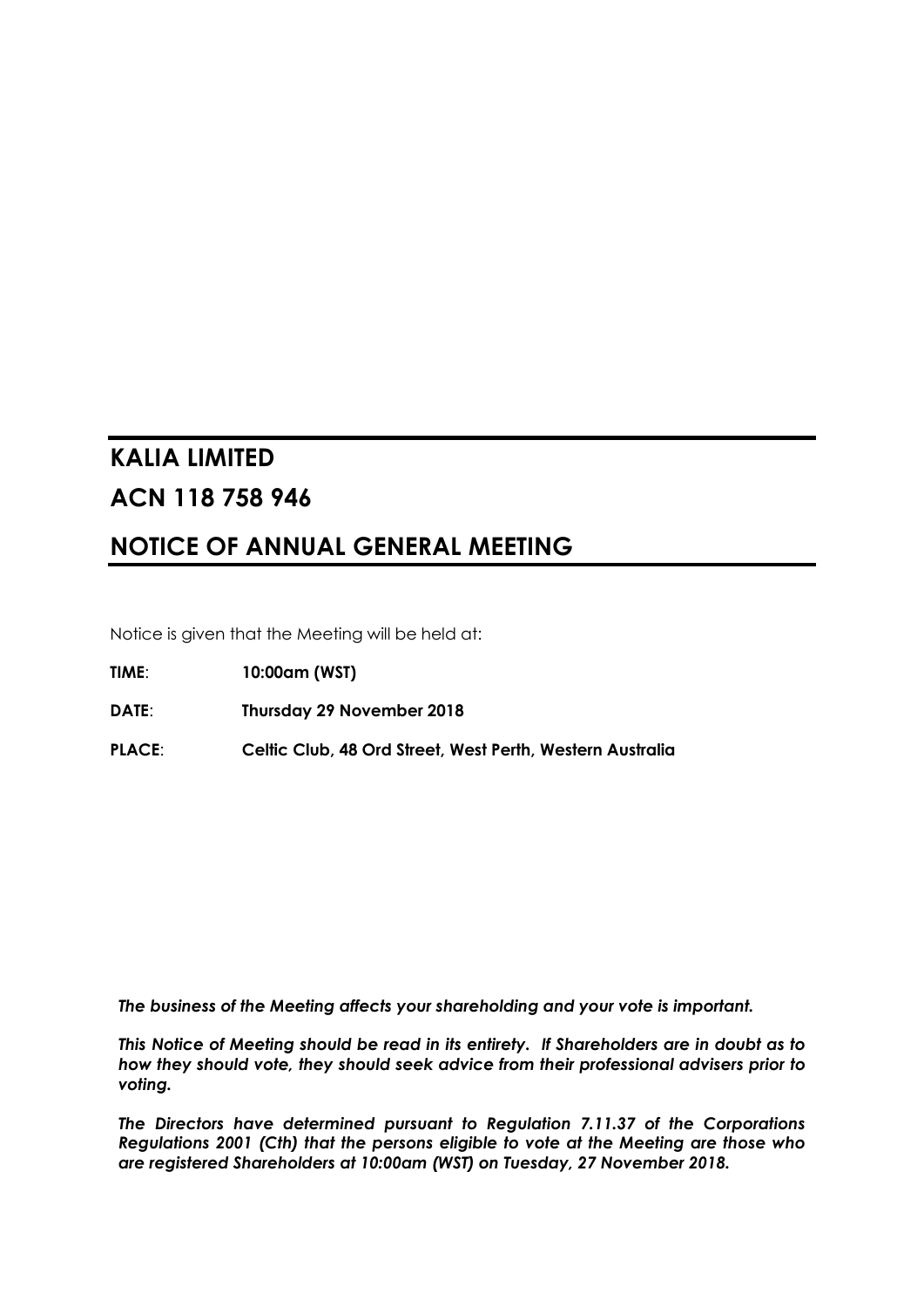# **BUSINESS OF THE MEETING**

# **AGENDA**

### **1. FINANCIAL STATEMENTS AND REPORTS**

To receive and consider the annual financial report of the Company for the financial year ended 30 June 2018 together with the declaration of the directors, the director's report, the Remuneration Report and the auditor's report.

### **2. RESOLUTION 1 – ADOPTION OF REMUNERATION REPORT**

To consider and, if thought fit, to pass, with or without amendment, the following resolution as a **non-binding resolution**:

*"That, for the purposes of section 250R(2) of the Corporations Act and for all other purposes, approval is given for the adoption of the Remuneration Report as contained in the Company's annual financial report for the financial year ended 30 June 2018."*

### **Note: the vote on this Resolution is advisory only and does not bind the Directors or the Company.**

### **Voting Prohibition Statement:**

A vote on this Resolution must not be cast (in any capacity) by or on behalf of either of the following persons:

- (a) a member of the Key Management Personnel, details of whose remuneration are included in the Remuneration Report; or
- (b) a Closely Related Party of such a member.

However, a person (the **voter**) described above may cast a vote on this Resolution as a proxy if the vote is not cast on behalf of a person described above and either:

- (a) the voter is appointed as a proxy by writing that specifies the way the proxy is to vote on this Resolution; or
- (b) the voter is the Chair and the appointment of the Chair as proxy:
	- (i) does not specify the way the proxy is to vote on this Resolution; and
	- (ii) expressly authorises the Chair to exercise the proxy even though this Resolution is connected directly or indirectly with the remuneration of a member of the Key Management Personnel.

# **3. RESOLUTION 2 – RE-ELECTION OF DIRECTOR – DAVID JOHNSTON**

To consider and, if thought fit, to pass, with or without amendment, the following resolution as an **ordinary resolution**:

*"That, for the purpose of clause 12.11 of the Constitution, and for all other purposes, Mr David Johnston, a Director, retires by rotation, and being eligible, is re-elected as a Director."*

# **4. RESOLUTION 3 – ELECTION OF DIRECTOR – PETER BATTEN**

To consider and, if thought fit, to pass, with or without amendment, the following resolution as an **ordinary resolution**:

*"That, for the purpose of clause 12.17 of the Constitution, ASX Listing Rule 14.4 and for all other purposes, Mr Peter Batten, a Director who was appointed casually as a Director on 9 January 2018 retires, and being eligible, is elected as a Director."*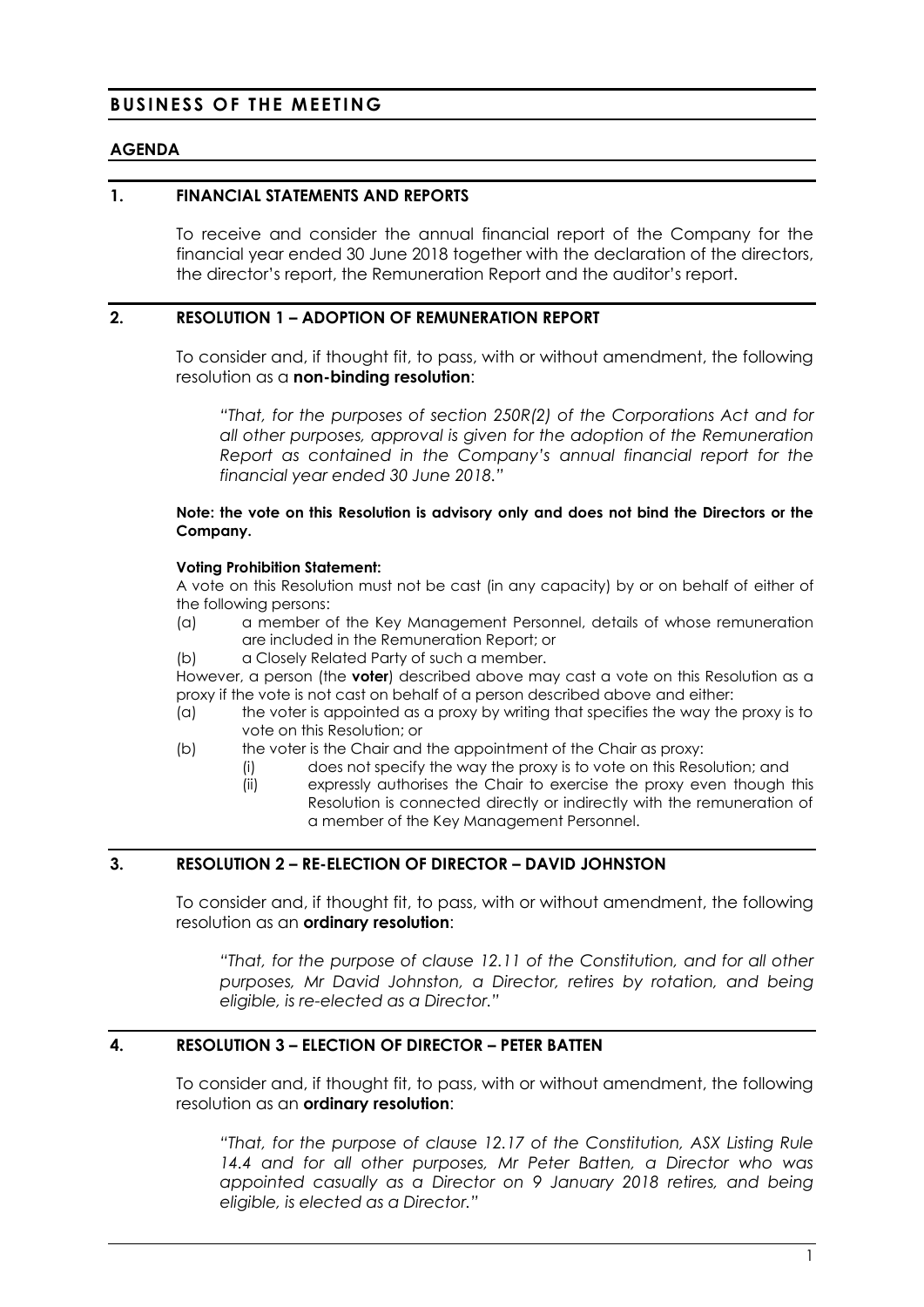# **5. RESOLUTION 4 – ELECTION OF DIRECTOR – SEAN O'BRIEN**

To consider and, if thought fit, to pass, with or without amendment, the following resolution as an **ordinary resolution**:

*"That, for the purpose of clause 12.17 of the Constitution, ASX Listing Rule 14.4 and for all other purposes, Mr Sean O'Brien, a Director who was appointed casually as a Director on 11 May 2018, retires, and being eligible, is elected as a Director."*

### **6. RESOLUTION 5 – APPROVAL OF 10% PLACEMENT CAPACITY**

To consider and, if thought fit, to pass the following resolution as a **special resolution**:

*"That, for the purposes of Listing Rule 7.1A and for all other purposes, approval is given for the Company to issue up to that number of Equity Securities equal to 10% of the issued capital of the Company at the time of issue, calculated in accordance with the formula prescribed in ASX Listing Rule 7.1A.2 and otherwise on the terms and conditions set out in the Explanatory Statement."*

**Voting Exclusion:** The Company will disregard any votes cast in favour of the Resolution by or on behalf of a person who is expected to participate in, or who will obtain a material benefit as a result of, the proposed issue (except a benefit solely by reason of being a holder of ordinary securities in the Company) or an associate of that person (or those persons). However, the Company will not disregard a vote if it is cast by a person as a proxy for a person who is entitled to vote, in accordance with the directions on the Proxy Form, or, it is cast by the person chairing the meeting as proxy for a person who is entitled to vote, in accordance with a direction on the Proxy Form to vote as the proxy decides.

### **Dated: 26 October 2018**

**By order of the Board**

### **Phillip Hartog Chief Financial Officer and Company Secretary**

### **Voting in person**

To vote in person, attend the Meeting at the time, date and place set out above.

### **Voting by proxy**

To vote by proxy, please complete and sign the enclosed Proxy Form and return by the time and in accordance with the instructions set out on the Proxy Form.

In accordance with section 249L of the Corporations Act, Shareholders are advised that:

- each Shareholder has a right to appoint a proxy;
- the proxy need not be a Shareholder of the Company; and
- a Shareholder who is entitled to cast 2 or more votes may appoint 2 proxies and may specify the proportion or number of votes each proxy is appointed to exercise. If the member appoints 2 proxies and the appointment does not specify the proportion or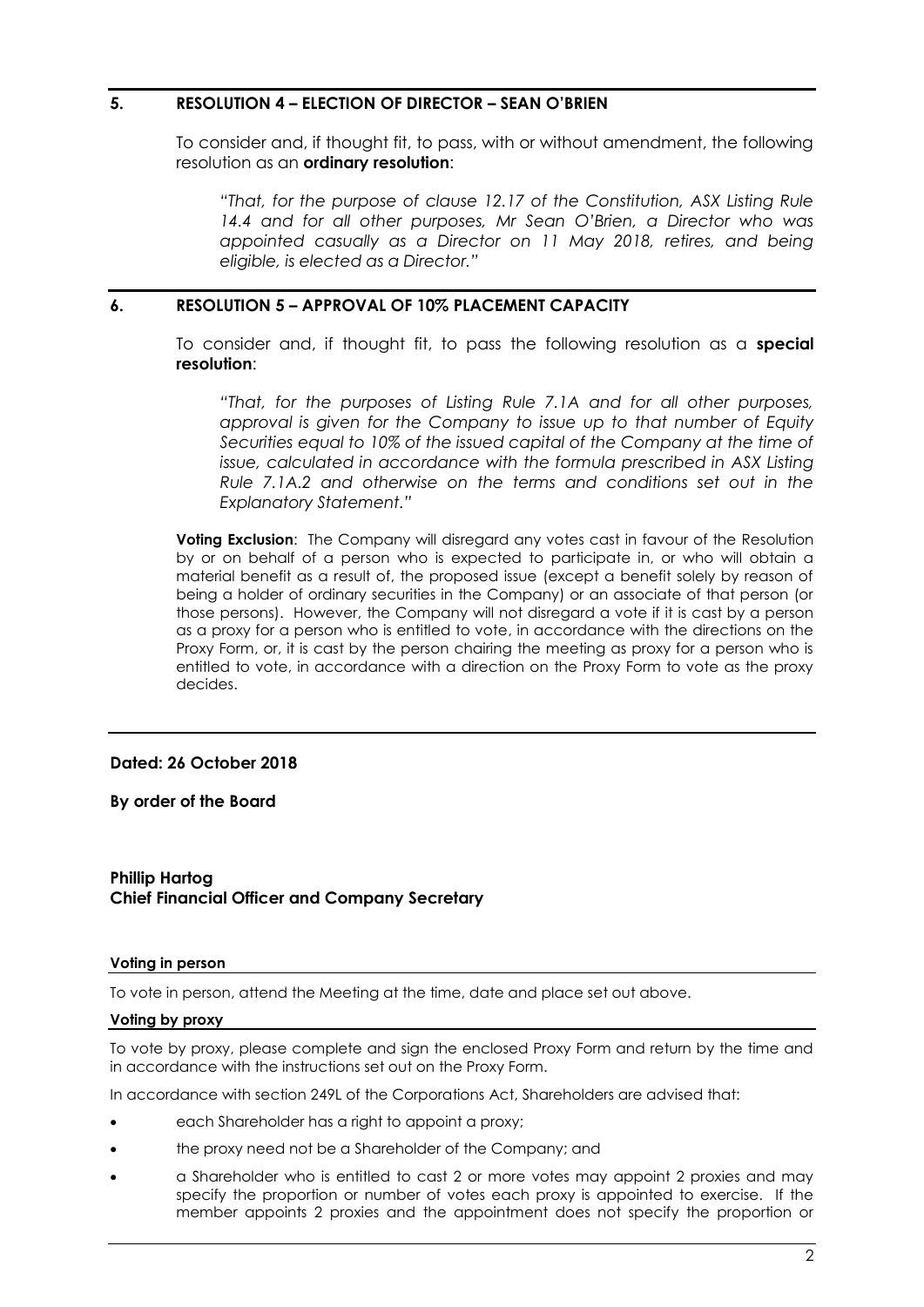number of the member's votes, then in accordance with section 249X(3) of the Corporations Act, each proxy may exercise one-half of the votes.

Shareholders and their proxies should be aware that changes to the Corporations Act made in 2011 mean that:

- if proxy holders vote, they must cast all directed proxies as directed; and
- any directed proxies which are not voted will automatically default to the Chair, who must vote the proxies as directed.

*Should you wish to discuss the matters in this Notice of Meeting please do not hesitate to contact the Company Secretary on +61 8 6555 0322.*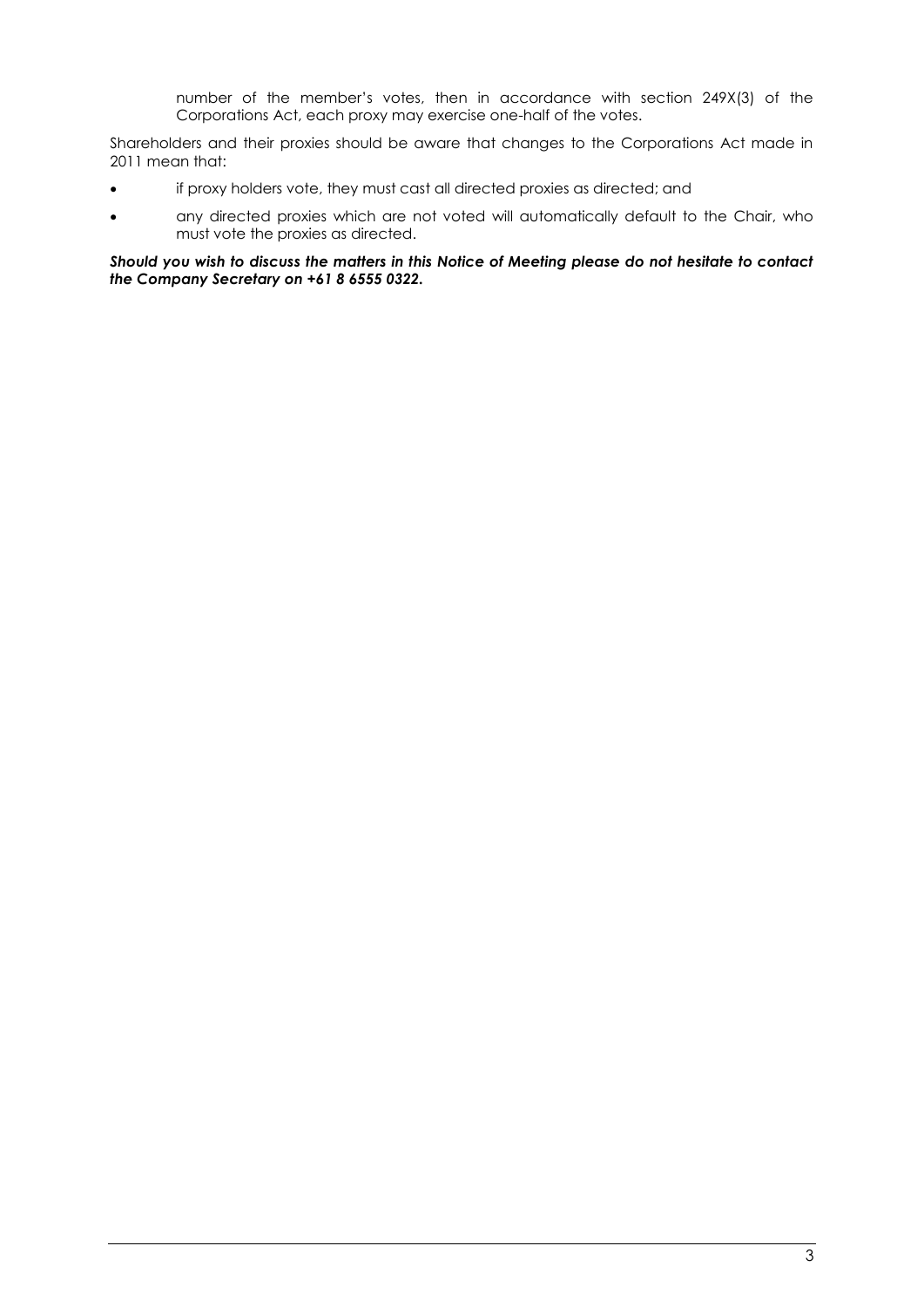# **EXPLANATORY STATEMENT**

This Explanatory Statement has been prepared to provide information which the Directors believe to be material to Shareholders in deciding whether or not to pass the Resolutions.

# **1. FINANCIAL STATEMENTS AND REPORTS**

In accordance with the Constitution, the business of the Meeting will include receipt and consideration of the annual financial report of the Company for the financial year ended 30 June 2018 together with the declaration of the directors, the directors' report, the Remuneration Report and the auditor's report.

The Company will not provide a hard copy of the Company's annual financial report to Shareholders unless specifically requested to do so. The Company's annual financial report is available on its website at **<http://kaliagroup.com/>**.

# **2. RESOLUTION 1 – ADOPTION OF REMUNERATION REPORT**

# **2.1 General**

The Corporations Act requires that at a listed company's annual general meeting, a resolution that the remuneration report be adopted must be put to the shareholders. However, such a resolution is advisory only and does not bind the company or the directors of the company.

The remuneration report sets out the company's remuneration arrangements for the directors and senior management of the company. The remuneration report is part of the directors' report contained in the annual financial report of the company for a financial year.

The chair of the meeting must allow a reasonable opportunity for its shareholders to ask questions about or make comments on the remuneration report at the annual general meeting.

# **2.2 Voting consequences**

A company is required to put to its shareholders a resolution proposing the calling of another meeting of shareholders to consider the appointment of directors of the company (**Spill Resolution**) if, at consecutive annual general meetings, at least 25% of the votes cast on a remuneration report resolution are voted against adoption of the remuneration report and at the first of those annual general meetings a Spill Resolution was not put to vote. If required, the Spill Resolution must be put to vote at the second of those annual general meetings.

If more than 50% of votes cast are in favour of the Spill Resolution, the company must convene a shareholder meeting (**Spill Meeting**) within 90 days of the second annual general meeting.

All of the directors of the company who were in office when the directors' report (as included in the company's annual financial report for the most recent financial year) was approved, other than the managing director of the company, will cease to hold office immediately before the end of the Spill Meeting but may stand for re-election at the Spill Meeting.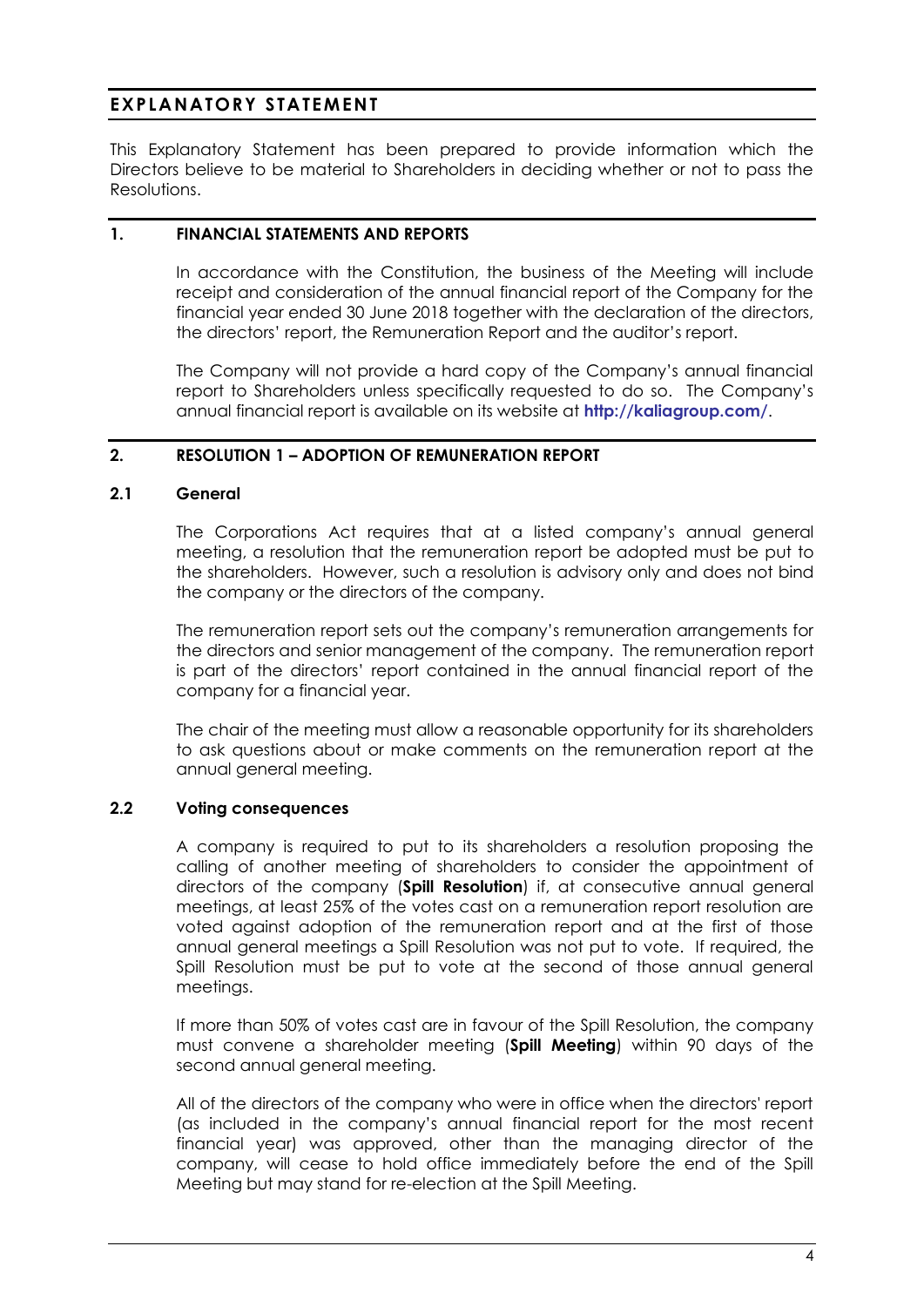Following the Spill Meeting those persons whose election or re-election as directors of the company is approved will be the directors of the company.

# **2.3 Previous voting results**

At the Company's previous annual general meeting the votes cast against the remuneration report considered at that annual general meeting were less than 25%. Accordingly, the Spill Resolution is not relevant for this Annual General Meeting.

# **3. RESOLUTION 2 – RE-ELECTION OF DIRECTOR – DAVID JOHNSTON**

# **3.1 General**

The Constitution sets out the requirements for determining which Directors are to retire by rotation at an annual general meeting.

The Honourable David Johnston, who has served as Chairman since 28 September 2017 and was last elected on 21 August 2017, retires by rotation and seeks re-election.

# **3.2 Qualifications and other material directorships**

Mr David Johnston, former Senator, practiced law in Kalgoorlie, Western Australia specialising in mining conveyancing and tenement disputation. He practiced in Western Australia for 20 years before being elected to the Australian Parliament as a Senator of Western Australia. Mr Johnston was in Parliament for 14 years, and during that time was the Minister for Justice and Customs, the Shadow Minister for Minerals Energy and Tourism, The Shadow Minister for Defence and then the Minister for Defence.

# **3.3 Independence**

If elected the board does not consider Mr Johnston will be an independent director.

# **3.4 Board recommendation**

The Board supports the re-election of Mr Johnston and recommends that Shareholders vote in favour of Resolution 2.

# **4. RESOLUTION 3 – ELECTION OF DIRECTOR – PETER BATTEN**

# **4.1 General**

The Constitution allows the Directors to appoint at any time a person to be a Director either to fill a casual vacancy or as an addition to the existing Directors, but only where the total number of Directors does not at any time exceed the maximum number specified by the Constitution.

Whilst Mr Batten was elected at the Company's general meeting held on 11 April 2018, pursuant to the Constitution and ASX Listing Rule 14.4, any Director so appointed holds office only until the next following annual general meeting and is then eligible for election by Shareholders but shall not be taken into account in determining the Directors who are to retire by rotation (if any) at that meeting.

Accordingly, Mr Peter Batten, having been appointed by other Directors on 9 January 2018 in accordance with the Constitution, will retire in accordance with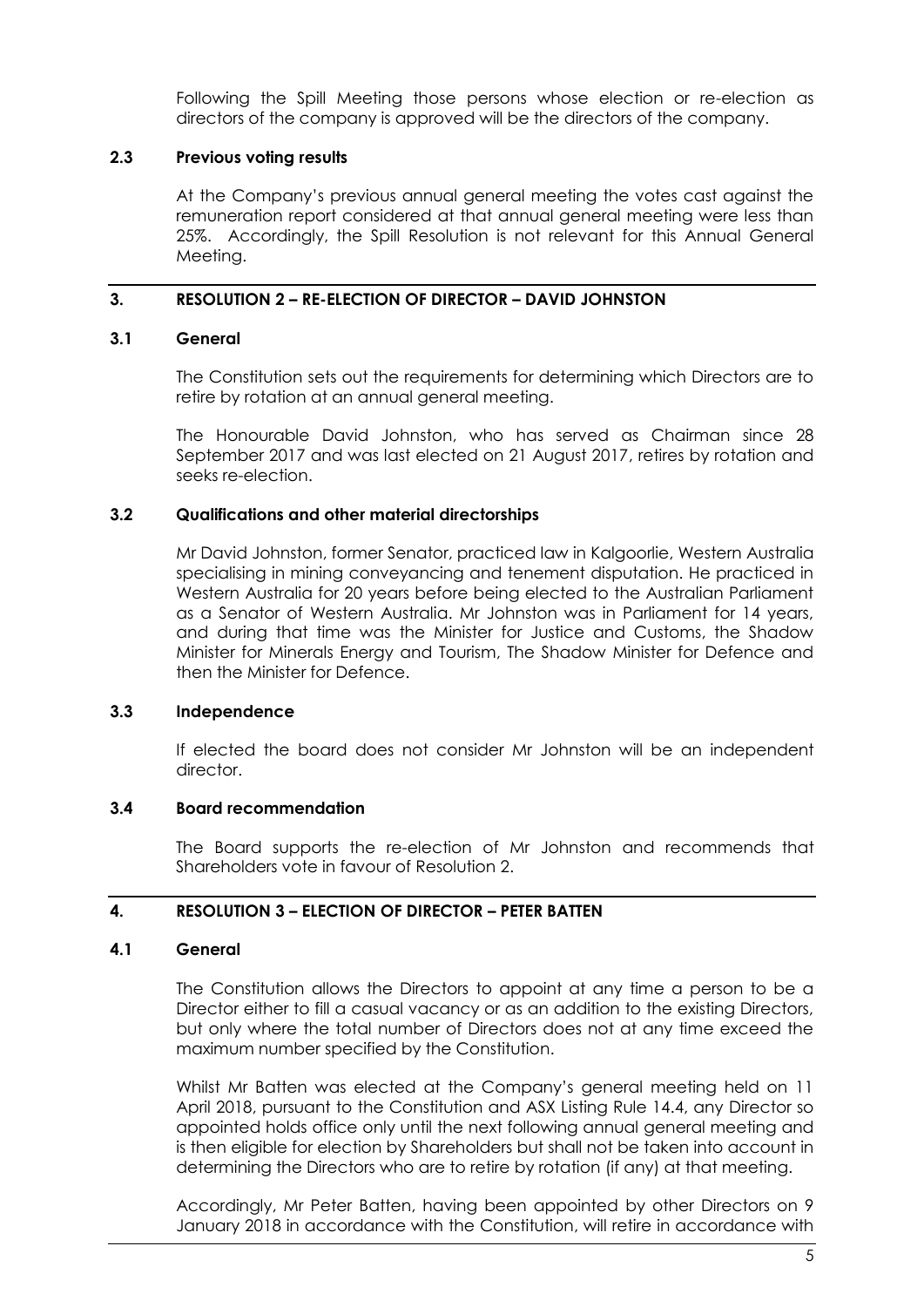the Constitution and ASX Listing Rule 14.4 and being eligible, seeks election from Shareholders.

# **4.2 Qualifications and other material directorships**

Mr Peter Batten is Kalia Limited's Technical Director. Mr Batten is a Geologist with 35 years of experience in the resources industry as a geologist, mine manager and consultant and has worked on nickel, gold, graphite, uranium and iron ore focused projects. Mr Batten has worked in Bougainville, projects across Australia as well as in Botswana, Brazil, Guinea, Iceland, India, Indonesia, Philippines, Myanmar, Namibia, New Zealand, South Africa, Sweden, USA and Zimbabwe.

Mr Batten has previously held director positions with listed companies; Berkeley Resources (ASX), Bannerman Resources (ASX; TSX; NSX), White Canyon Uranium (ASX; TSX-V), Walkabout Resources (ASX) and De Grey Mining (ASX).

# **4.3 Independence**

Mr Peter Batten has no interests, position, association or relationship that might influence, or reasonably be perceived to influence, in a material respect his capacity to bring an independent judgement to bear on issues before the board and to act in the best interest of the entity and its security holders generally.

If elected the Board considers Mr Peter Batten will not be an independent director.

### **4.4 Board recommendation**

The Board supports the election of Mr Peter Batten and recommends that Shareholders vote in favour of Resolution 3.

# **5. RESOLUTION 4 – ELECTION OF DIRECTOR – SEAN O'BRIEN**

# **5.1 General**

The Constitution allows the Directors to appoint at any time a person to be a Director either to fill a casual vacancy or as an addition to the existing Directors, but only where the total number of Directors does not at any time exceed the maximum number specified by the Constitution.

Pursuant to the Constitution and ASX Listing Rule 14.4, any Director so appointed holds office only until the next following annual general meeting and is then eligible for election by Shareholders but shall not be taken into account in determining the Directors who are to retire by rotation (if any) at that meeting.

Mr Sean O'Brien, having been appointed by other Directors on 11 May 2018 in accordance with the Constitution, will retire in accordance with the Constitution and ASX Listing Rule 14.4 and being eligible, seeks election from Shareholders.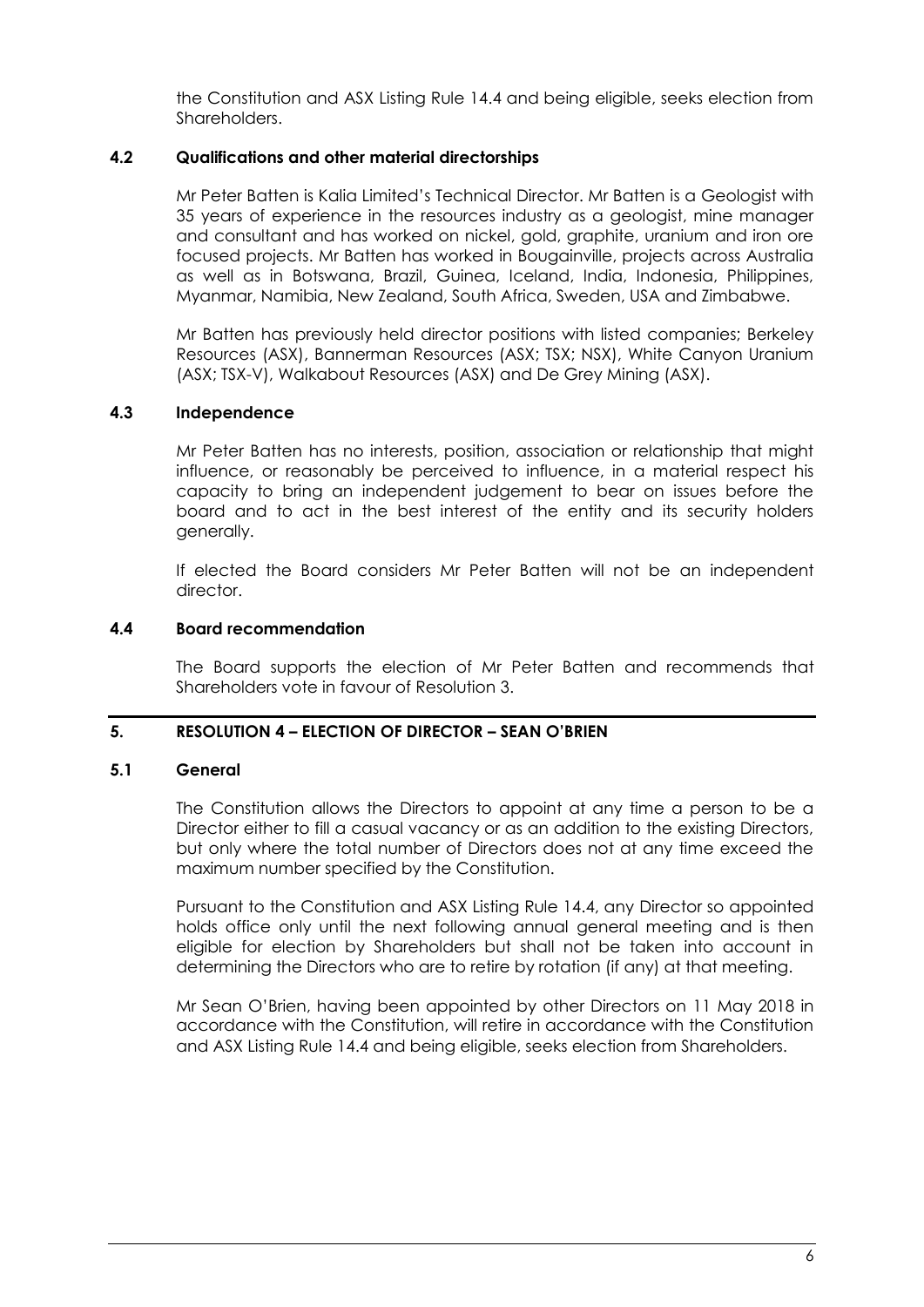# **5.2 Qualifications and other material directorships**

Mr Sean O'Brien has experience in finance and general management across a broad range of primary industries. Mr O'Brien has extensive experience overseeing a portfolio of listed and unlisted investments including many in the natural resources sector. Mr O'Brien is currently a director of Remasys Pty Ltd, a managed services software business based in Australia.

# **5.3 Independence**

Mr Sean O'Brien has no interests, position, association or relationship that might influence, or reasonably be perceived to influence, in a material respect his capacity to bring an independent judgement to bear on issues before the board and to act in the best interest of the entity and its security holders generally.

If elected the board considers Mr Sean O'Brien will be an independent director.

# **5.4 Board recommendation**

The Board supports the re-election of Mr Sean O'Brien and recommends that Shareholders vote in favour of Resolution 4.

# **6. RESOLUTION 5 – APPROVAL OF 10% PLACEMENT CAPACITY**

### **6.1 General**

ASX Listing Rule 7.1A provides that an Eligible Entity (as defined below) may seek shareholder approval by special resolution passed at an annual general meeting to have the capacity to issue up to that number of Equity Securities (as defined below) equal to 10% of its issued capital (**10% Placement Capacity**) without using that company's existing 15% annual placement capacity granted under ASX Listing Rule 7.1.

An Eligible Entity is one that, as at the date of the relevant annual general meeting:

- (a) is not included in the S&P/ASX 300 Index; and
- (b) has a maximum market capitalisation (excluding restricted securities and securities quoted on a deferred settlement basis) of \$300,000,000.

As at the date of this Notice, the Company is an Eligible Entity as it is not included in the S&P/ASX 300 Index and has a current market capitalisation of \$12,206,084 (based on the number of tradeable Shares on issue and the closing price of Shares on the ASX on 5 October 2018).

An Equity Security is a share, a unit in a trust, a right to a share or unit in a trust or option, an option over an issued or unissued security, a convertible security, or, any security that ASX decides to classify as an equity security.

Any Equity Securities issued under the 10% Placement Capacity must be in the same class as an existing class of quoted Equity Securities.

As at the date of this Notice, the Company currently has one class of quoted Equity Securities on issue, being the Shares (ASX Code: KLH).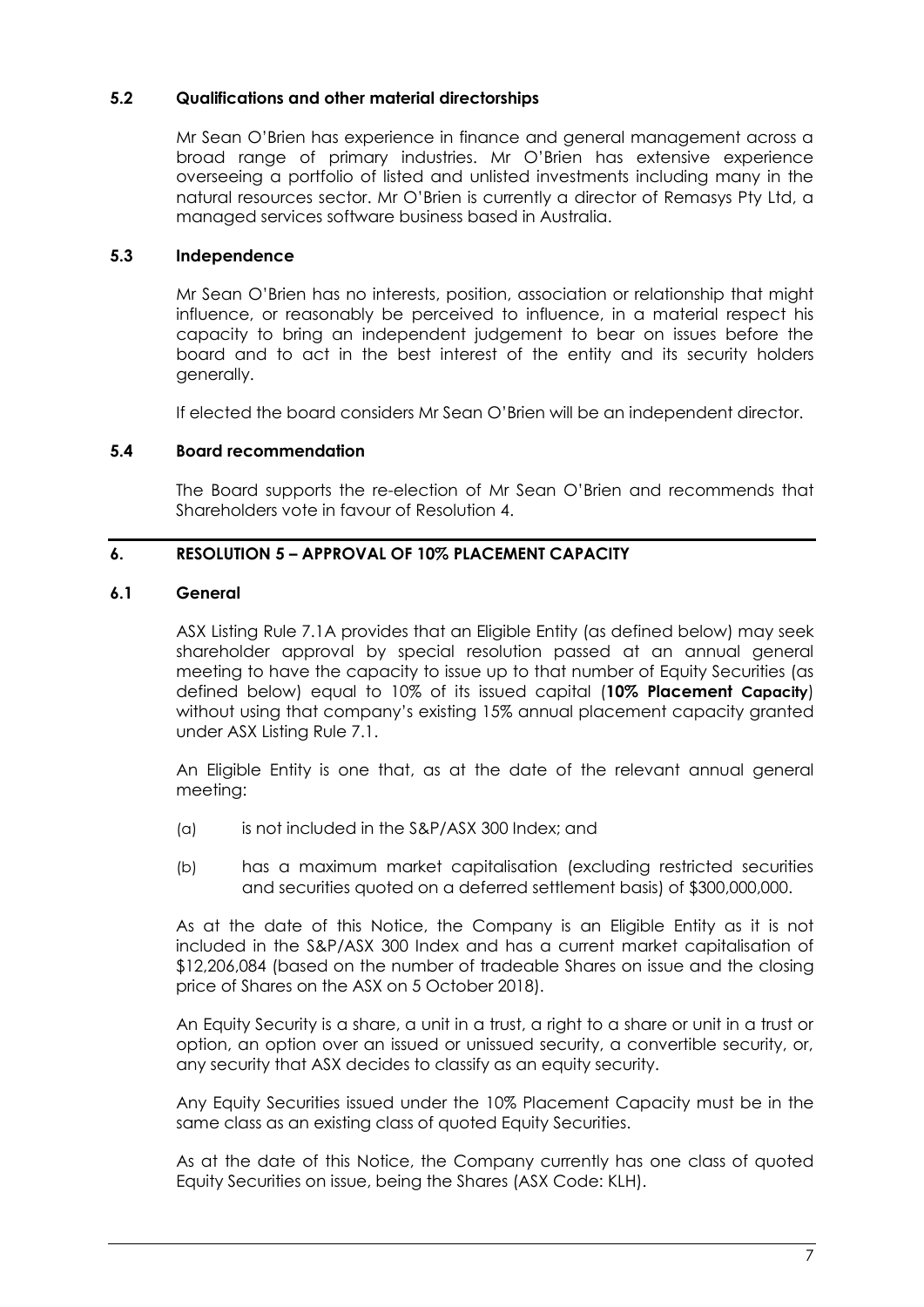If Shareholders approve Resolution 5, the number of Equity Securities the Company may issue under the 10% Placement Capacity will be determined in accordance with the formula prescribed in ASX Listing Rule 7.1A.2.

Resolution 5 is a special resolution. Accordingly, at least 75% of votes cast by Shareholders present and eligible to vote at the Meeting must be in favour of Resolution 5 for it to be passed.

# <span id="page-8-0"></span>**6.2 Technical information required by ASX Listing Rule 7.1A**

Pursuant to and in accordance with ASX Listing Rule 7.3A, the information below is provided in relation to this Resolution 5:

# <span id="page-8-1"></span>(a) **Minimum Price**

The minimum price at which the Equity Securities may be issued is 75% of the volume weighted average price of Equity Securities in that class, calculated over the 15 ASX trading days on which trades in that class were recorded immediately before:

- <span id="page-8-2"></span>(i) the date on which the price at which the Equity Securities are to be issued is agreed; or
- (ii) if the Equity Securities are not issued within 5 ASX trading days of the date in section  $6.2(a)(i)$  $6.2(a)(i)$  $6.2(a)(i)$ , the date on which the Equity Securities are issued.

# (b) **Date of Issue**

The Equity Securities may be issued under the 10% Placement Capacity commencing on the date of the Meeting and expiring on the first to occur of the following:

- (i) 12 months after the date of this Meeting; and
- (ii) the date of approval by Shareholders of any transaction under ASX Listing Rules 11.1.2 (a significant change to the nature or scale of the Company's activities) or 11.2 (disposal of the Company's main undertaking) (after which date, an approval under Listing Rule 7.1A ceases to be valid),

# (**10% Placement Capacity Period**).

# (c) **Risk of voting dilution**

Any issue of Equity Securities under the 10% Placement Capacity will dilute the interests of Shareholders who do not receive any Shares under the issue.

If Resolution 5 is approved by Shareholders and the Company issues the maximum number of Equity Securities available under the 10% Placement Capacity, the economic and voting dilution of existing Shares would be as shown in the table below.

The table below shows the dilution of existing Shareholders calculated in accordance with the formula outlined in ASX Listing Rule 7.1A(2), on the basis of the market price of Shares and the number of Equity Securities on issue as at 5 October 2018.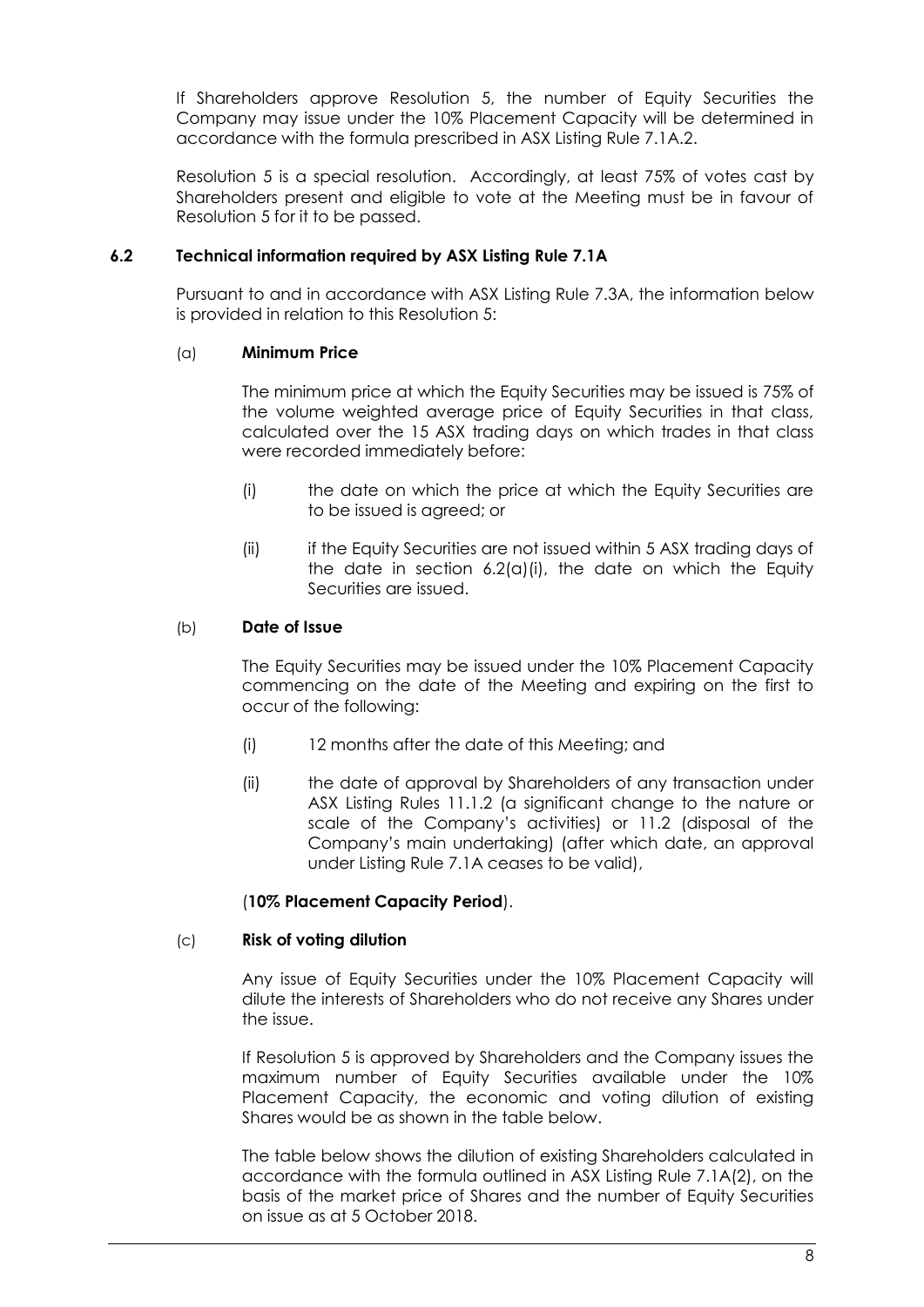The table also shows the voting dilution impact where the number of Shares on issue (Variable A in the formula) changes and the economic dilution where there are changes in the issue price of Shares issued under the 10% Placement Capacity.

| Number of<br><b>Shares on Issue</b>                          | <b>Dilution</b>                                   |                                |                              |                                |  |  |
|--------------------------------------------------------------|---------------------------------------------------|--------------------------------|------------------------------|--------------------------------|--|--|
| (Variable 'A' in<br><b>ASX Listing</b><br><b>Rule 7.1A2)</b> | Price<br><b>Issue</b>                             | 0.003                          | 0.006                        |                                |  |  |
|                                                              | (per Share)                                       | 50% decrease<br>in Issue Price | <b>Issue Price</b>           | 50% increase<br>in Issue Price |  |  |
| 2,514,347,391<br>(Current<br>Variable A)                     | <b>Shares</b><br>issued<br>10% voting<br>dilution | 251,434,739<br><b>Shares</b>   | 251,434,739<br>Shares        | 251,434,739<br><b>Shares</b>   |  |  |
|                                                              | <b>Funds</b><br>raised                            | \$754,304                      | \$1,508,608                  | \$2,262,913                    |  |  |
| 3,771,521,087<br>(50% increase<br>in Variable A)             | <b>Shares</b><br>issued<br>10% voting<br>dilution | 377,152,108<br><b>Shares</b>   | 377,152,108<br><b>Shares</b> | 377,152,108<br><b>Shares</b>   |  |  |
|                                                              | <b>Funds</b><br>raised                            | \$1,131,456                    | \$2,262,913                  | \$3,394,369                    |  |  |
| 5,028,694,782<br>(100% increase<br>in Variable A)            | <b>Shares</b><br>issued<br>10% voting<br>dilution | 502,869,478<br><b>Shares</b>   | 502,869,478<br><b>Shares</b> | 502,869,478<br>Shares          |  |  |
|                                                              | <b>Funds</b><br>raised                            | \$1,508,608                    | \$3,017,217                  | \$4,525,825                    |  |  |

\*The number of Shares on issue (Variable A in the formula) could increase as a result of the issue of Shares that do not require Shareholder approval (such as under a prorata rights issue or scrip issued under a takeover offer) or that are issued with Shareholder approval under Listing Rule 7.1.

### **The table above uses the following assumptions:**

- 1. There are currently 2,514,347,391 Shares on issue as at the date of this Notice of Meeting.
- 2. The issue price set out above is the closing price of the Shares on the ASX on 5 October 2018.
- 3. The Company issues the maximum possible number of Equity Securities under the 10% Placement Capacity.
- 4. The Company has not issued any Equity Securities in the 12 months prior to the Meeting that were not issued under an exception in ASX Listing Rule 7.2 or with approval under ASX Listing Rule 7.1.
- 5. The issue of Equity Securities under the 10% Placement Capacity consists only of Shares. It is assumed that no Options are exercised into Shares before the date of issue of the Equity Securities.
- 6. The calculations above do not show the dilution that any one particular Shareholder will be subject to. All Shareholders should consider the dilution caused to their own shareholding depending on their specific circumstances.
- 7. This table does not set out any dilution pursuant to approvals under ASX Listing Rule 7.1.
- 8. The 10% voting dilution reflects the aggregate percentage dilution against the issued share capital at the time of issue. This is why the voting dilution is shown in each example as 10%.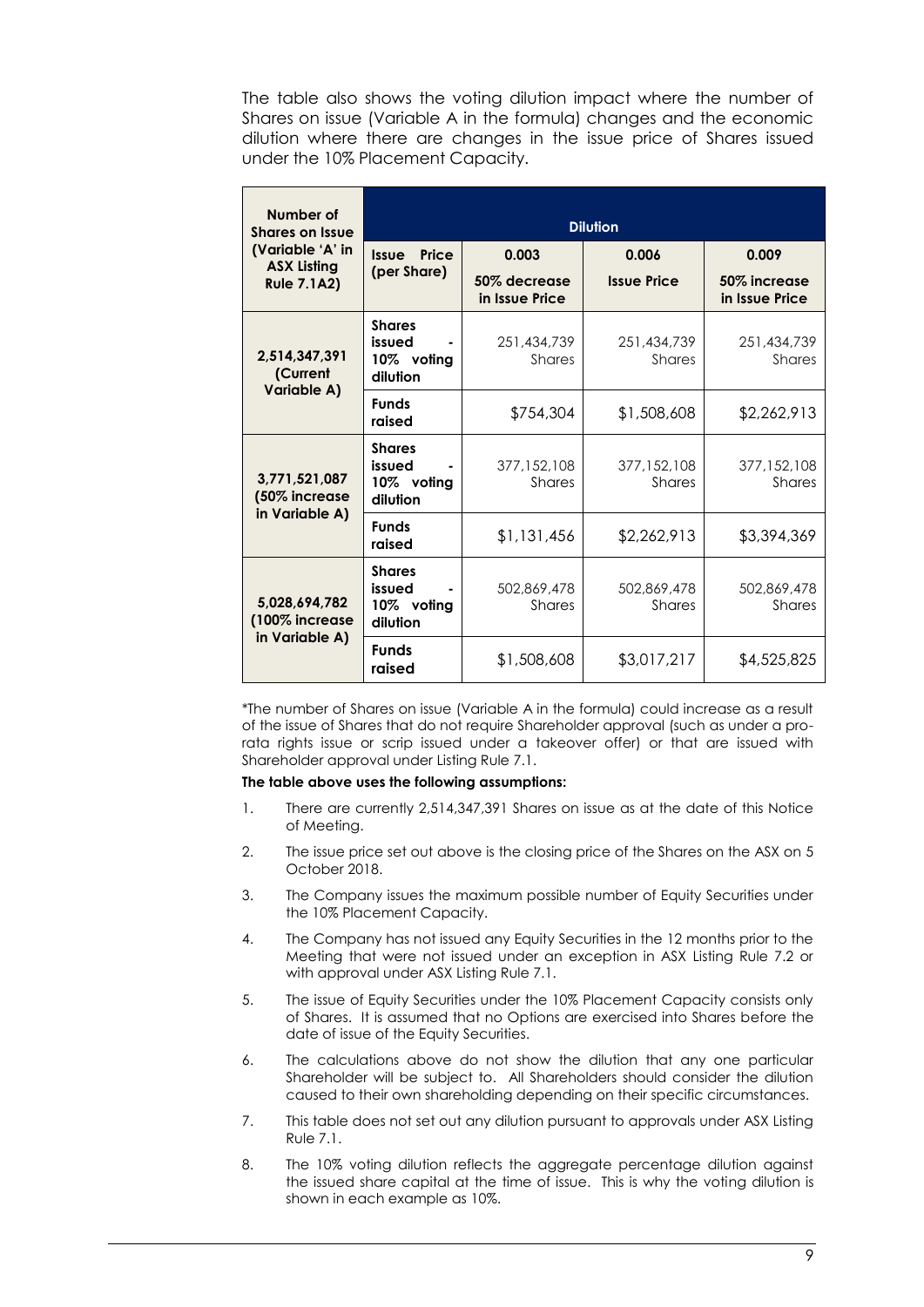9. The table does not show an example of dilution that may be caused to a particular Shareholder by reason of placements under the 10% Placement Capacity, based on that Shareholder's holding at the date of the Meeting.

Shareholders should note that there is a risk that:

- (i) the market price for the Company's Shares may be significantly lower on the issue date than on the date of the Meeting; and
- (ii) the Shares may be issued at a price that is at a discount to the market price for those Shares on the date of issue.

# (d) **Purpose of Issue under 10% Placement Capacity**

The Company may issue Equity Securities under the 10% Placement Capacity for the following purposes:

- (i) as cash consideration in which case the Company intends to use funds raised for the acquisition of new resources, assets and investments (including expenses assocaited with such an acquisition), potentail repyament of loans and general working capital; or
- (ii) as non-cash consideration for the acquisition of new assets and investments, in such circumstances the Company will provide a valuation of the non-cash consideration as required by listing Rule 7.1A.3.

The Company will comply with the disclosure obligations under Listing Rules 7.1A(4) and 3.10.5A upon issue of any Equity Securities.

# (e) **Allocation policy under the 10% Placement Capacity**

The recipients of the Equity Securities to be issued under the 10% Placement Capacity have not yet been determined. However, the recipients of Equity Securities could consist of current Shareholders or new investors (or both), none of whom will be related parties of the Company.

The Company will determine the recipients at the time of the issue under the 10% Placement Capacity, having regard to the following factors:

- (i) the purpose of the issue;
- (ii) alternative methods for raising funds available to the Company at that time, including, but not limited to, an entitlement issue or other offer where existing Shareholders may participate;
- (iii) the effect of the issue of the Equity Securities on the control of the Company;
- (iv) the circumstances of the Company, including, but not limited to, the financial position and solvency of the Company;
- (v) prevailing market conditions; and
- (vi) advice from corporate, financial and broking advisers (if applicable).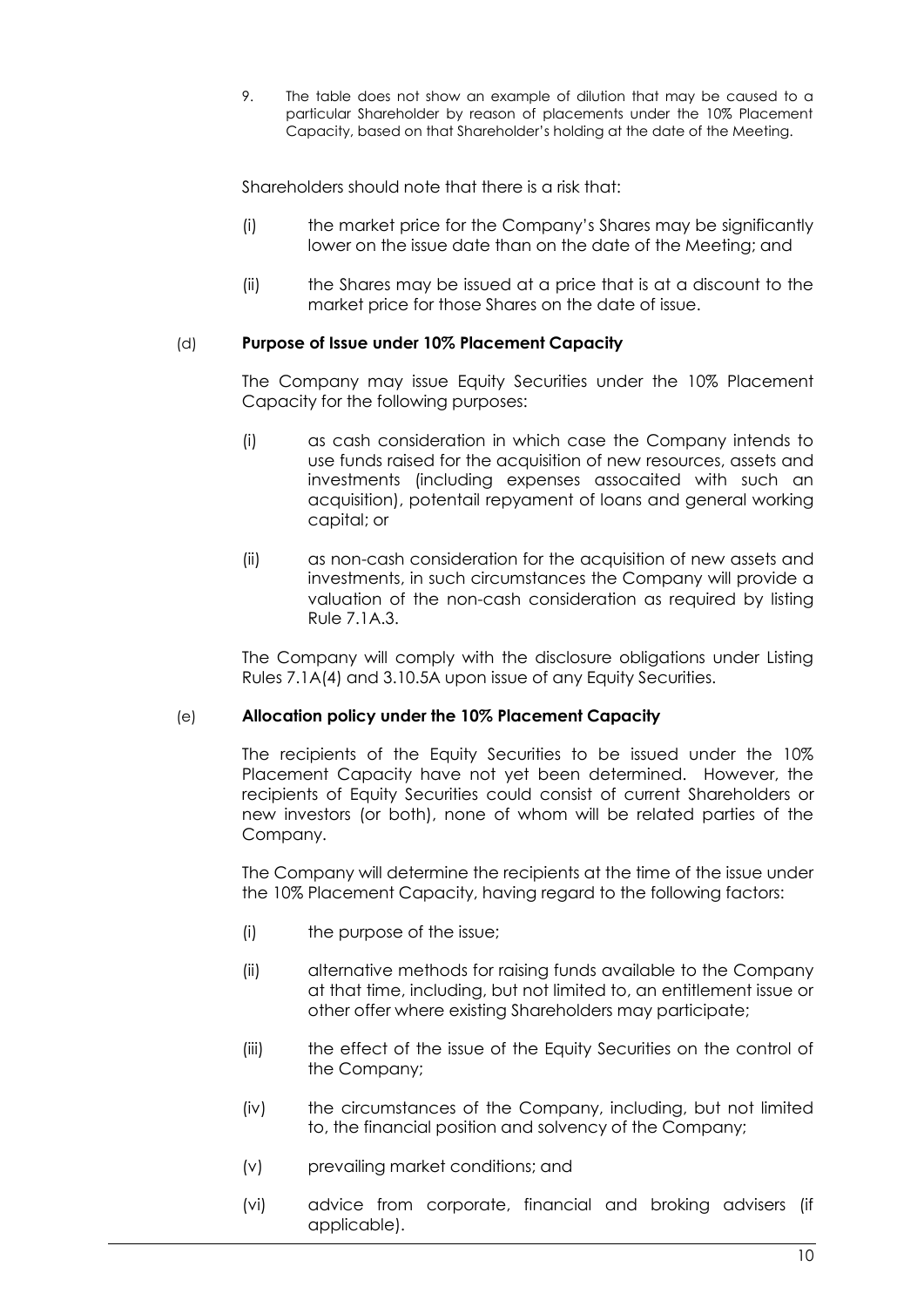Further, if the Company is successful in acquiring new resources, assets or investments, it is likely that the recipients under the 10% Placement Capacity will be vendors of the new resources, assets or investments.

### (f) **Previous approval under ASX Listing Rule 7.1A**

The Company previously obtained approval from its Shareholders pursuant to ASX Listing Rule 7.1A at its annual general meeting held on 28 November 2017 (**Previous Approval**).

The Company has not issued any Equity Securities pursuant to the Previous Approval.

During the 12 month period preceding the date of the Meeting, being on and from 29 November 2017, the Company otherwise issued a total of 573,500,000 Shares and 100,000,000 Options which represents approximately 22.46% of the total diluted number of Equity Securities on issue in the Company on 29 November 2017, which was 2,998,847,391.

Further details of the issues of Equity Securities by the Company during the 12 month period preceding the date of the Meeting are set out in Schedule 1.

The Company has not issued any Equity Securities pursuant to the Previous Approval.

During the 12 month period preceding the date of the Meeting, being on and from 29 November 2017, the Company has not issued any Equity Securities under any other purpose.

# (g) **Compliance with ASX Listing Rules 7.1A.4 and 3.10.5A**

When the Company issues Equity Securities pursuant to the 10% Placement Capacity, it must give to ASX:

- (i) a list of the recipients of the Equity Securities and the number of Equity Securities issued to each (not for release to the market), in accordance with Listing Rule 7.1A.4; and
- (ii) the information required by Listing Rule 3.10.5A for release to the market.

# **6.3 Voting Exclusion**

A voting exclusion statement is included in this Notice. As at the date of this Notice, the Company has not invited any existing Shareholder to participate in an issue of Equity Securities under ASX Listing Rule 7.1A. Therefore, no existing Shareholders will be excluded from voting on Resolution 5.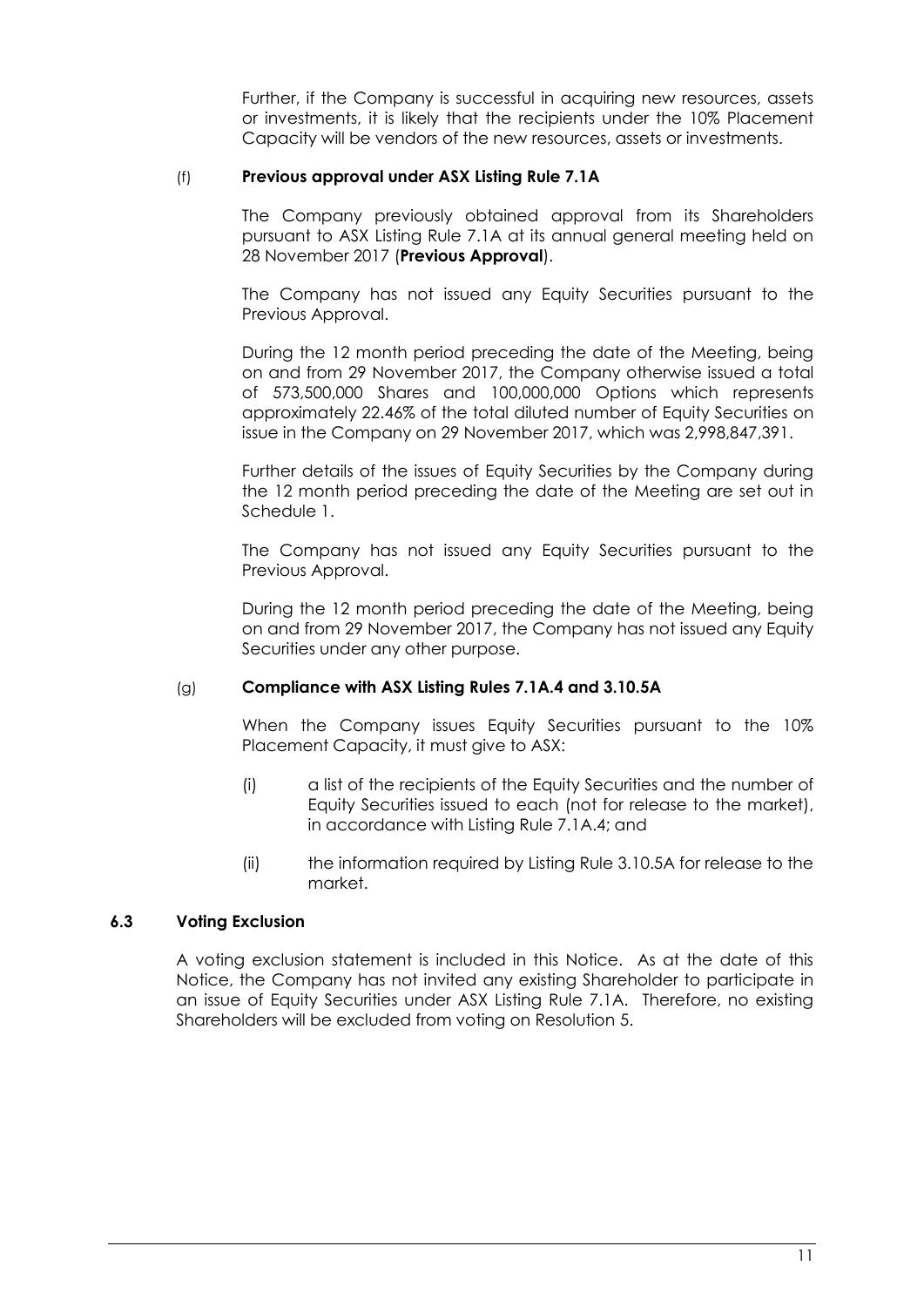# **GLOSSARY**

**10% Placement Capacity** has the meaning given in Section [6.2.](#page-8-0)

**\$** means Australian dollars.

**Annual General Meeting** or **Meeting** means the meeting convened by the Notice.

**ASIC** means the Australian Securities & Investments Commission.

**ASX** means ASX Limited (ACN 008 624 691) or the financial market operated by ASX Limited, as the context requires.

**ASX Listing Rules** means the Listing Rules of ASX.

**Board** means the current board of directors of the Company.

**Business Day** means Monday to Friday inclusive, except New Year's Day, Good Friday, Easter Monday, Christmas Day, Boxing Day, and any other day that ASX declares is not a business day.

**Chair** means the chair of the Meeting.

**Closely Related Party** of a member of the Key Management Personnel means:

- (a) a spouse or child of the member;
- (b) a child of the member's spouse;
- (c) a dependent of the member or the member's spouse;
- (d) anyone else who is one of the member's family and may be expected to influence the member, or be influenced by the member, in the member's dealing with the entity;
- (e) a company the member controls; or
- (f) a person prescribed by the Corporations Regulations 2001 (Cth) for the purposes of the definition of 'closely related party' in the Corporations Act.

**Company** means Kalia Limited (ACN 118 758 946).

**Constitution** means the Company's constitution.

**Corporations Act** means the *Corporations Act 2001* (Cth).

**Directors** means the current directors of the Company.

**Eligible Entity** means an entity that, at the date of the relevant general meeting:

- (a) is not included in the S&P/ASX 300 Index; and
- (b) has a maximum market capitalisation (excluding restricted securities and securities quoted on a deferred settlement basis) of \$300,000,000.

**Equity Securities** includes a Share, a right to a Share or Option, an Option, a convertible security and any security that ASX decides to classify as an Equity Security.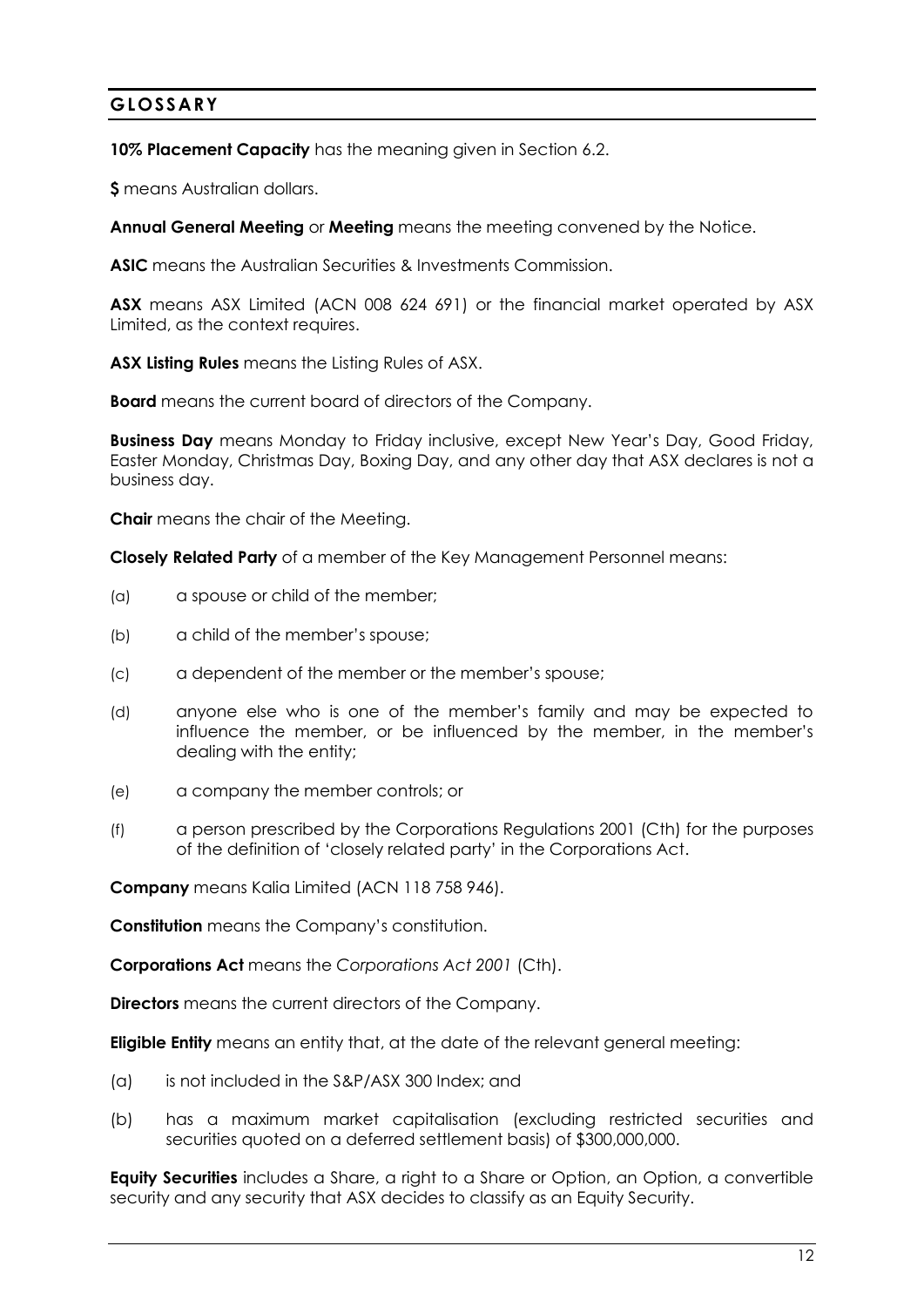**Explanatory Statement** means the explanatory statement accompanying the Notice.

**Key Management Personnel** has the same meaning as in the accounting standards issued by the Australian Accounting Standards Board and means those persons having authority and responsibility for planning, directing and controlling the activities of the Company, or if the Company is part of a consolidated entity, of the consolidated entity, directly or indirectly, including any director (whether executive or otherwise) of the Company, or if the Company is part of a consolidated entity, of an entity within the consolidated group.

**Notice** or **Notice of Meeting** means this notice of meeting including the Explanatory Statement and the Proxy Form.

**Option** means an option to acquire a Share.

**Optionholder** means a holder of an Option.

**Ordinary Securities** has the meaning set out in the ASX Listing Rules.

**Proxy Form** means the proxy form accompanying the Notice.

**Remuneration Report** means the remuneration report set out in the Director's report section of the Company's annual financial report for the year ended 30 June 2018.

**Resolutions** means the resolutions set out in the Notice, or any one of them, as the context requires.

**Section** means a section of the Explanatory Statement.

**Share** means a fully paid ordinary share in the capital of the Company.

**Shareholder** means a registered holder of a Share.

**Variable A** means "A" as set out in the formula in ASX Listing Rule 7.1A(2).

**WST** means Western Standard Time as observed in Perth, Western Australia.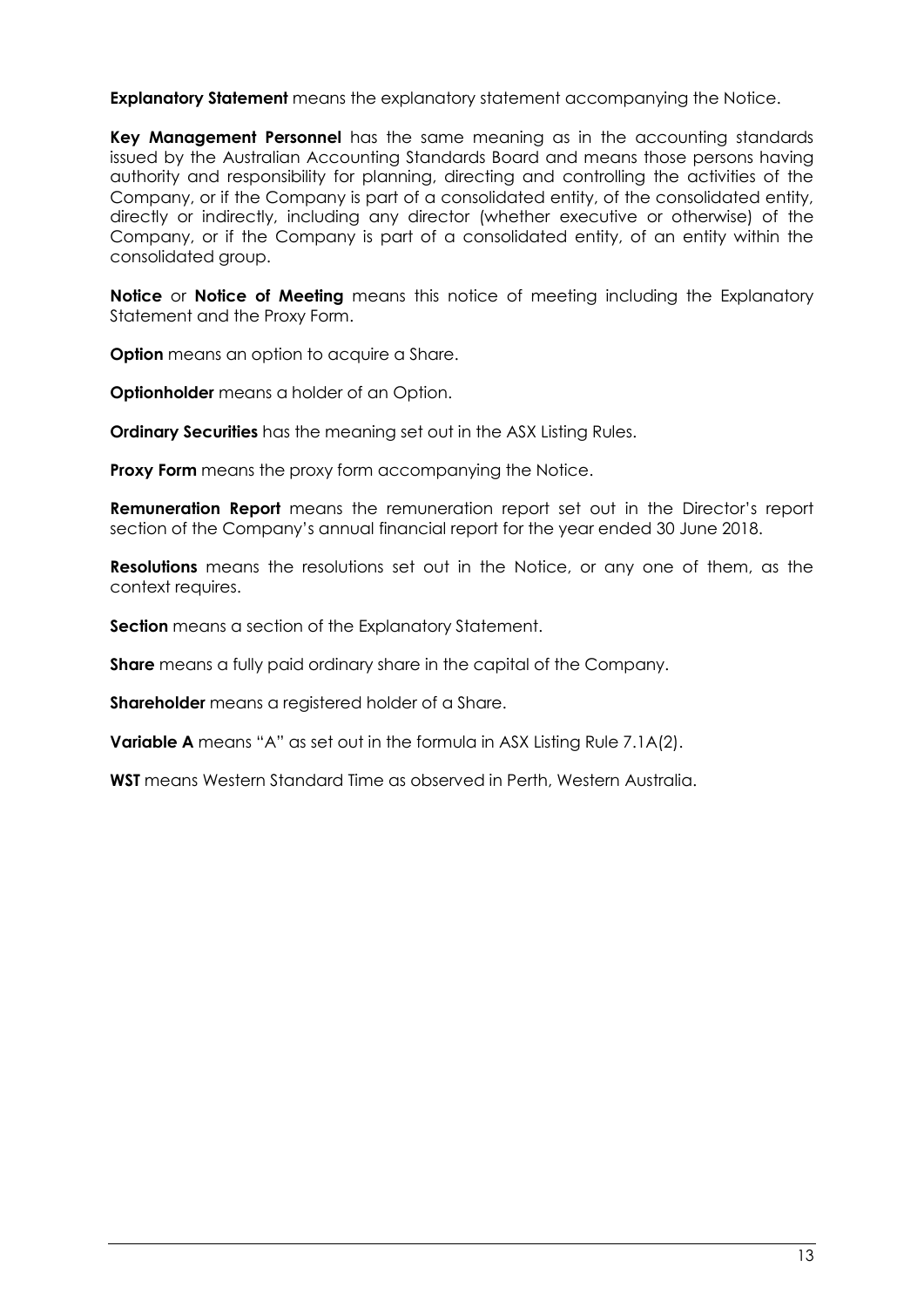# **SCHEDULE 1 – ISSUES OF EQUITY SECURITIES SINCE 29 NOVEMBER 2017**

| <b>Date</b>                                                    | Quantity                                       | <b>Class</b>                     | <b>Recipients</b>                                                                                                                | <b>Issue price and</b><br>discount to<br><b>Market Price (if</b><br>applicable) <sup>1</sup>                                                                                             | Form of consideration                                                                                                                                        |  |
|----------------------------------------------------------------|------------------------------------------------|----------------------------------|----------------------------------------------------------------------------------------------------------------------------------|------------------------------------------------------------------------------------------------------------------------------------------------------------------------------------------|--------------------------------------------------------------------------------------------------------------------------------------------------------------|--|
| $Issue-30$                                                     | 10,000,000                                     | Shares <sup>2</sup>              | Issued to<br>Optionholders<br>on the exercise<br>of Options at<br>\$0.006 each.                                                  | Options were                                                                                                                                                                             | Amount raised = $$60,000$                                                                                                                                    |  |
| November<br>2017                                               | Shares <sup>2</sup>                            |                                  |                                                                                                                                  | exercised at an<br>exercise price of<br>\$0.006 each.                                                                                                                                    | Amount spent = $$60,000$                                                                                                                                     |  |
| Appendix<br>$3B - 1$<br>December                               |                                                |                                  |                                                                                                                                  |                                                                                                                                                                                          | Use of funds<br>General working capital                                                                                                                      |  |
| 2017                                                           |                                                |                                  |                                                                                                                                  |                                                                                                                                                                                          | Amount remaining $= $0$                                                                                                                                      |  |
|                                                                |                                                |                                  |                                                                                                                                  |                                                                                                                                                                                          | Proposed use of remaining<br>funds <sup>5</sup><br>N/A                                                                                                       |  |
| $Is5 - 29$                                                     | 80,000,000                                     | Shares <sup>2</sup>              | Issued to                                                                                                                        | Issue price was                                                                                                                                                                          | Amount raised = $$1,120,000$                                                                                                                                 |  |
| December<br>2017                                               | Shares <sup>2</sup>                            |                                  | sophisticated<br>and professional                                                                                                | \$0.014 per Share.                                                                                                                                                                       | Amount spent = $$1,120,000$                                                                                                                                  |  |
| Appendix<br>$3B - 27$<br>December                              |                                                |                                  | investors.                                                                                                                       |                                                                                                                                                                                          | Use of funds<br>Funding exploration activities<br>on the Company's exploration<br>licences and general working                                               |  |
| 2017                                                           |                                                |                                  |                                                                                                                                  |                                                                                                                                                                                          | capital.                                                                                                                                                     |  |
|                                                                |                                                |                                  |                                                                                                                                  |                                                                                                                                                                                          | Amount remaining $= $0$                                                                                                                                      |  |
|                                                                |                                                |                                  |                                                                                                                                  |                                                                                                                                                                                          | Proposed use of remaining<br>funds <sup>5</sup><br>N/A                                                                                                       |  |
| $Is5 = 11$                                                     | 3,500,000<br>Shares <sup>2</sup>               | Shares <sup>2</sup>              | Issued to                                                                                                                        | Options were                                                                                                                                                                             | Amount raised = $$21,000$                                                                                                                                    |  |
| January<br>2018                                                |                                                |                                  | Optionholders<br>on the exercise                                                                                                 | exercised at an<br>exercise price of                                                                                                                                                     | Amount spent = $$21,000$                                                                                                                                     |  |
| Appendix<br>$3B - 12$<br>January<br>2018                       |                                                |                                  | of Options at<br>\$0.006 each.                                                                                                   | \$0.006 each.                                                                                                                                                                            | Use of funds<br>Funding exploration activities<br>on the Company's exploration<br>licences and general working<br>capital.                                   |  |
|                                                                |                                                |                                  |                                                                                                                                  |                                                                                                                                                                                          | Amount remaining $= $0$                                                                                                                                      |  |
|                                                                |                                                |                                  |                                                                                                                                  |                                                                                                                                                                                          | Proposed use of remaining<br>funds <sup>5</sup><br>N/A                                                                                                       |  |
| $l$ ssue – 16<br>May 2018<br>Appendix<br>$3B - 16$<br>May 2018 | 480,000,000<br>Shares <sup>2</sup>             | Shares <sup>2</sup>              | Global<br>Resources<br>Investment Trust<br>$(GRIT)$ in<br>accordance<br>with the Notice<br>of Meeting<br>dated 11 April<br>2018. | Non-cash<br>consideration<br>payable to GRIT<br>for its<br>shareholding in<br>Kalia Holdings Pty<br>Ltd, in<br>accordance with<br>the Notice of<br>Meeting dated 11<br>April 2018.       | Non-cash consideration<br>payable to GROT for its<br>shareholding in Kalia Holdings<br>Pty Ltd<br>Current value = $$2,880,000$                               |  |
|                                                                | 35,000,000<br>Unquoted<br>Options <sup>3</sup> | Unquoted<br>Options <sup>3</sup> | Terry Larkan in<br>accordance<br>with the Notice<br>of Meeting<br>dated 11 April<br>2018.                                        | Non-cash<br>consideration,<br>reasonable<br>remuneration as<br>part of an<br>incentive<br>package for Mr<br>Larkan, in<br>accordance with<br>the Notice<br>Meeting dated 11<br>May 2018. | Non-cash consideration,<br>performance-based<br>remuneration for services<br>provided to the Company.<br>Current value <sup><math>7 = \$192,000</math></sup> |  |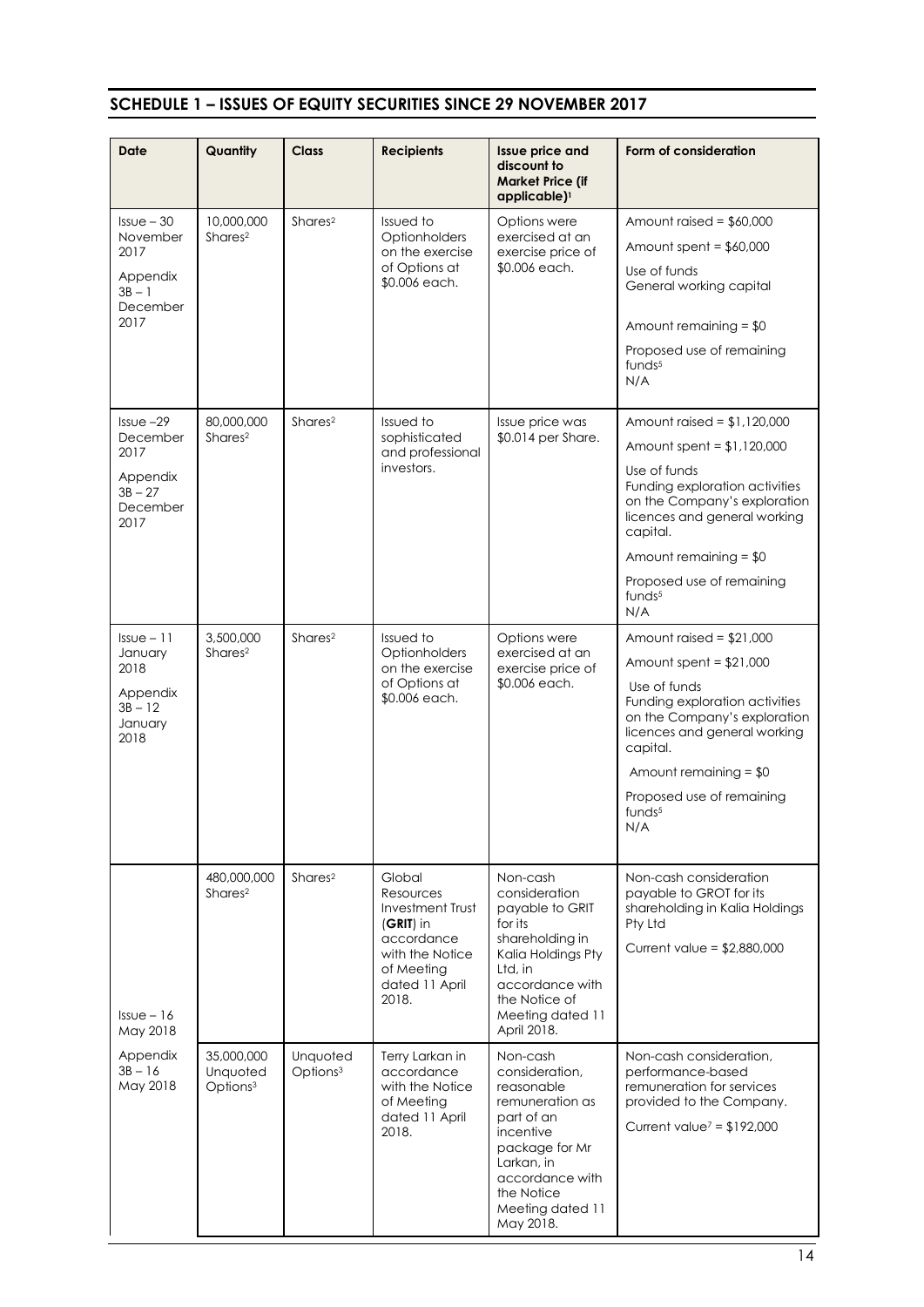|  | 35,000,000<br>Unquoted<br>Options <sup>4</sup> | Unquoted<br>Options <sup>4</sup> | Terry Larkan in<br>accordance<br>with the Notice<br>of Meeting<br>dated 11 April<br>2018. | Non-cash<br>consideration,<br>reasonable<br>remuneration as<br>part of an<br>incentive<br>package for Mr<br>Larkan, in<br>accordance with<br>the Notice<br>Meeting dated 11<br>May 2018. | Non-cash consideration,<br>performance-based<br>remuneration for services<br>provided to the Company.<br>Current value <sup>7</sup> = \$385,000              |
|--|------------------------------------------------|----------------------------------|-------------------------------------------------------------------------------------------|------------------------------------------------------------------------------------------------------------------------------------------------------------------------------------------|--------------------------------------------------------------------------------------------------------------------------------------------------------------|
|  | 30,000,000<br>Unquoted<br>Options <sup>5</sup> | Unquoted<br>Options <sup>5</sup> | Terry Larkan in<br>accordance<br>with the Notice<br>of Meeting<br>dated 11 April<br>2018. | Non-cash<br>consideration,<br>reasonable<br>remuneration as<br>part of an<br>incentive<br>package for Mr<br>Larkan, in<br>accordance with<br>the Notice<br>Meeting dated 11<br>May 2018. | Non-cash consideration,<br>performance-based<br>remuneration for services<br>provided to the Company.<br>Current value <sup><math>7</math></sup> = \$270,000 |

### **Notes:**

- 1. Market Price means the closing price on ASX (excluding special crossings, overnight sales and exchange traded option exercises). For the purposes of this table the discount is calculated on the Market Price on the last trading day on which a sale was recorded prior to the date of issue of the relevant Equity Securities.
- 2. Fully paid ordinary shares in the capital of the Company, ASX Code: KLH (terms are set out in the Constitution).
- 3. Unquoted Options, vesting 30 days after the Company's Share Price has traded at \$0.03, exercisable at \$0.02 on or before the date that is 3 years from the date of issue. The full terms and conditions were disclosed in the notice of meeting for the shareholder meeting held on 11 May 2018.
- 4. Unquoted Options, vesting 30 days after the Company's Share Price has traded at \$0.0375, exercisable at \$0.025 on or before the date that is 4 years from the date of issue. The full terms and conditions were disclosed in the notice of meeting for the shareholder meeting held on 11 May 2018.
- 5. Unquoted Options, vesting 30 days after the Company's Share Price has traded at \$0.045, exercisable at \$0.03 on or before the date that is 5 years from the date of issue. The full terms and conditions were disclosed in the notice of meeting for the shareholder meeting held on 11 May 2018.
- 6. This is a statement of current intentions as at the date of this Notice. As with any budget, intervening events and new circumstances have the potential to affect the manner in which the funds are ultimately applied. The Board reserves the right to alter the way the funds are applied on this basis.
- 7. In respect of quoted Equity Securities the value is based on the closing price of the Shares (\$0.006) or Options (\$0.006) as the context requires on the ASX on 10 October 2018. In respect of unquoted Equity Securities the value of Options is measured using the Black & Scholes option pricing model. Measurement inputs include the Share price on the measurement date, the exercise price, the term of the Option, the impact of dilution, the expected volatility of the underlying Share (based on weighted average historic volatility adjusted for changes expected due to publicly available information), the expected dividend yield and the risk free interest rate for the term of the Option. No account is taken of any performance conditions included in the terms of the Option other than market based performance conditions (i.e. conditions linked to the price of Shares).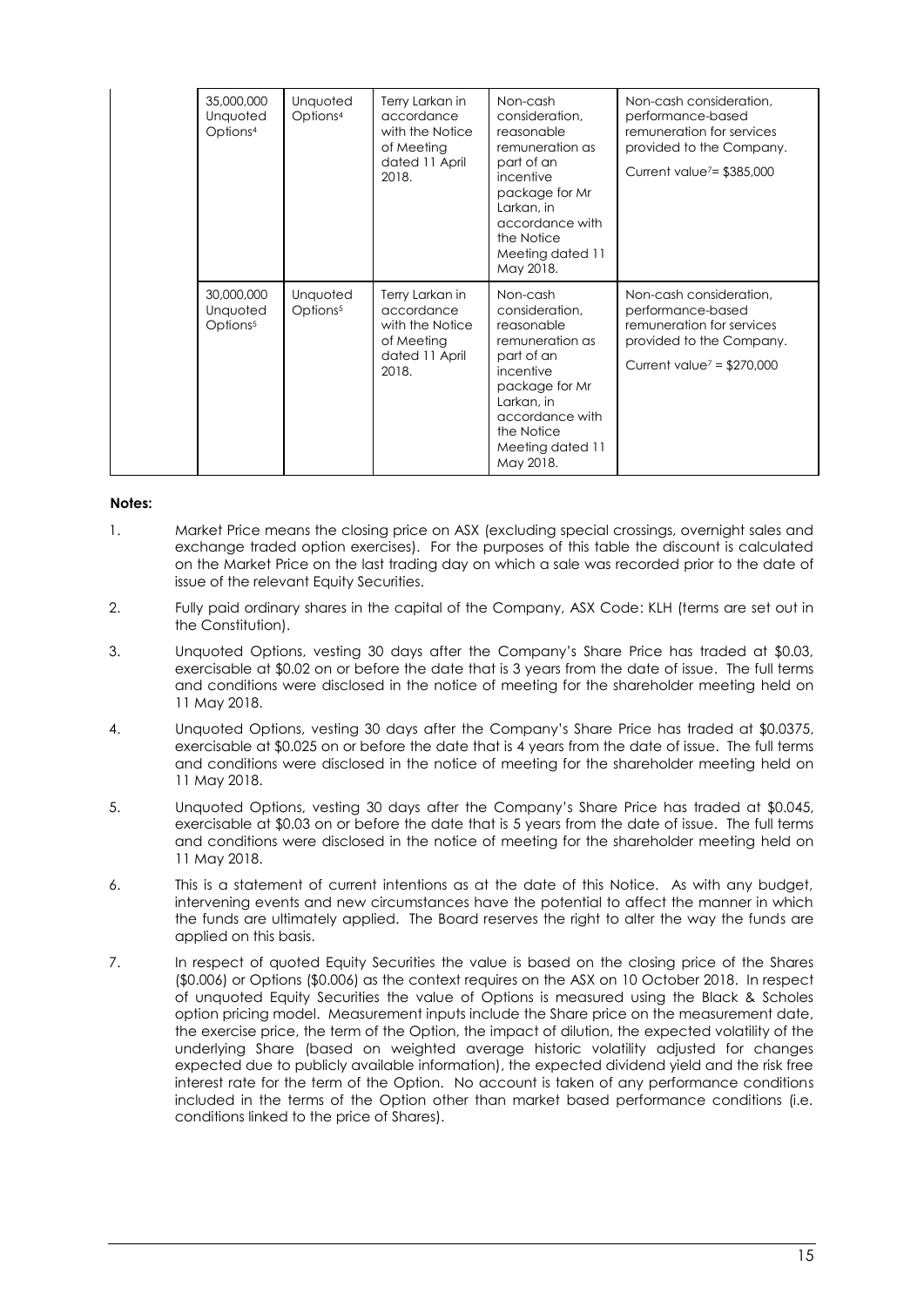



# 2018 ANNUAL GENERAL MEETING PROXY FORM

I/We being shareholder(s) of Kalia Limited and entitled to attend and vote hereby:

### **APPOINT A PROXY**

The Chair of the

**The Chair of the OR PLEASE NOTE:** If you leave the section blank, the meeting **OR PLEASE NOTE:** If you leave the section blank, the chair of the Meeting will be vour proxy. Chair of the Meeting will be your proxy.

or failing the individual(s) or body corporate(s) named, or if no individual(s) or body corporate(s) named, the Chair of the Meeting, as my/our proxy to act generally at the meeting on my/our behalf, including to vote in accordance with the following directions (or, if no directions have been given, and to the extent permitted by law, as the proxy sees fit), at the Annual General Meeting of the Company to be held **at Celtic Club, 48 Ord Street, West Perth, Western Australia on Thursday 29 November 2018 at 10:00am WST** and at any adjournment or postponement of that Meeting.

**Chair authorised to exercise undirected proxies on remuneration related resolutions:** Where I/we have appointed the Chair of the Meeting as my/our proxy (or the Chair becomes my/our proxy by default), I/we expressly authorise the Chair to exercise my/our proxy on Item 1 (except where I/we have indicated a different voting intention below) even though this Item is connected directly or indirectly with the remuneration of a member(s) of key management personnel, which includes the Chair. I/we acknowledge the Chair of the Meeting intends to vote all undirected proxies available to them in favour of each Item of Business.

### **VOTING DIRECTIONS**

|     | Agenda Items                                  | For | Against | Abstain* |
|-----|-----------------------------------------------|-----|---------|----------|
| 2   | ADOPTION OF REMUNERATION REPORT               |     |         |          |
|     | RE-ELECTION OF DIRECTOR - DAVID JOHNSTON<br>2 |     |         |          |
| Δ.  | 3<br>ELECTION OF DIRECTOR - PETER BATTEN      |     |         |          |
| in. | ELECTION OF DIRECTOR - SEAN O'BRIEN<br>4      |     |         |          |
|     | APPROVAL OF 10% PLACEMENT CAPACITY<br>5       |     |         |          |

\* If you mark the Abstain box for a particular Item, you are directing your proxy not to vote on your behalf on a show of hands or on a poll and your votes will not be counted in computing the required majority on a poll.  $\bigcirc$ 

### **SIGNATURE OF SHAREHOLDERS – THIS MUST BE COMPLETED**

Shareholder 1 (Individual) Joint Shareholder 2 (Individual) Joint Shareholder 3 (Individual)

Sole Director and Sole Company Secretary Director/Company Secretary (Delete one) Director

**STEP 3**

**STEP 1**

> This form should be signed by the shareholder. If a joint holding, all the shareholders should sign. If signed by the shareholder's attorney, the power of attorney must have been previously noted by the registry or a certified copy attached to this form. If executed by a company, the form must be executed in accordance with the company's constitution and the Corporations Act 2001 (Cth).

Email Address

Please tick here to agree to receive communications sent by the company via email. This may include meeting notifications, dividend remittance, and selected announcements.